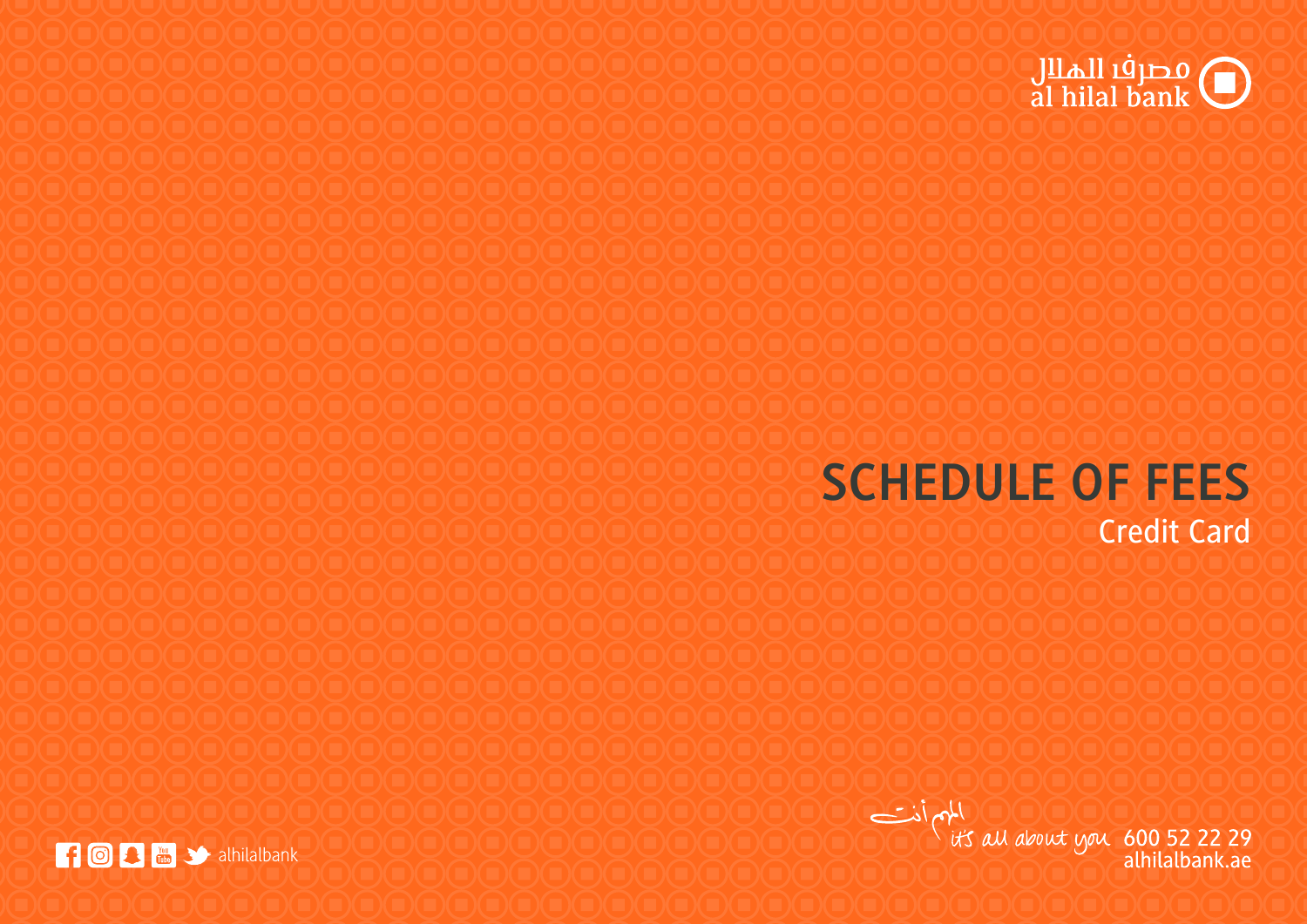| <b>Platinum Smart Covered Card (Free for life)</b> | Classic        | Gold            | Platinum        |
|----------------------------------------------------|----------------|-----------------|-----------------|
| Annual Fee (Primary Card)                          | <b>NIL</b>     | <b>NIL</b>      | <b>NIL</b>      |
| Profit Rate (Murabaha)                             | 2.65%          | 2.65%           | $3.25\%$        |
| Proft Rate (Murabaha) UAE NSTL                     |                |                 | 3.25%           |
| Supplementary Card Fee - (up to 3 free)            | Free           | Free            | Free            |
| Fee for non AED Transactions (Exchange Markup)     | 2.89%          | 2.89%           | 2.89%           |
| <b>Smart Covered Card</b>                          | Classic        | Gold            | <b>Platinum</b> |
| Annual Fee (Primary Card)                          | AED 265        | AED 525         | AED 787.50      |
| Profit Rate (Murabaha)                             | 2.40%          | 2.40%           | 2.25%           |
| Supplementary Card Fee - (up to 3 free)            | Free           | Free            | Free            |
| Fee for non AED Transactions (Exchange Markup)     | 2.89%          | 2.89%           | 2.89%           |
| <b>Fixed Fee Card</b>                              | Classic        | Gold            | Platinum        |
| Annual Fee (Primary Card)                          | <b>NIL</b>     | <b>NIL</b>      | <b>NIL</b>      |
| Monthly Fee (Primary Card)                         | AED 210        | AED 315         | AED 525         |
| Supplementary Card Fee - (up to 3 free)            | Free           | Free            | Free            |
| Cash Advance Fee (per transaction)                 | AED 94.5       | AED 94.5        | AED 94.5        |
| Cash Advance Limit (per transaction)               | AED 5,000      | AED 5,000       | AED 5,000       |
| Fee for non AED Transactions (Exchange Markup)     | 2.89%          | 2.89%           | 2.89%           |
| <b>AHB Football Card</b>                           |                | <b>Platinum</b> |                 |
| Annual Fee (Primary Card)                          | <b>AED 420</b> |                 |                 |
| Profit Rate (Murabaha)                             | $2.85\%$       |                 |                 |
| Supplementary Card Fee - (up to 3 free)            | Free           |                 |                 |
| Fee for non AED Transactions (Exchange Markup)     | 2.89%          |                 |                 |
| <b>AHB Qibla Card</b>                              | Platinum       |                 |                 |
| Annual Fee (Primary Card)                          | AED 525        |                 |                 |
| Profit Rate (Murabaha)                             | $2.50\%$       |                 |                 |
| Supplementary Card Fee                             | AED 110        |                 |                 |
| Fee for non AED Transactions (Exchange Markup)     | $2.63\%$       |                 |                 |
| Laha al hilal Card                                 | Platinum       |                 |                 |
| Annual Fee (Primary Card)                          | AED 1,050      |                 |                 |
| Profit Rate (Murabaha)                             | $1.5\%$        |                 |                 |
| Supplementary Card Fee                             | AED 110        |                 |                 |
| Fee for non AED Transactions (Exchanging Markup)   | $2.63\%$       |                 |                 |